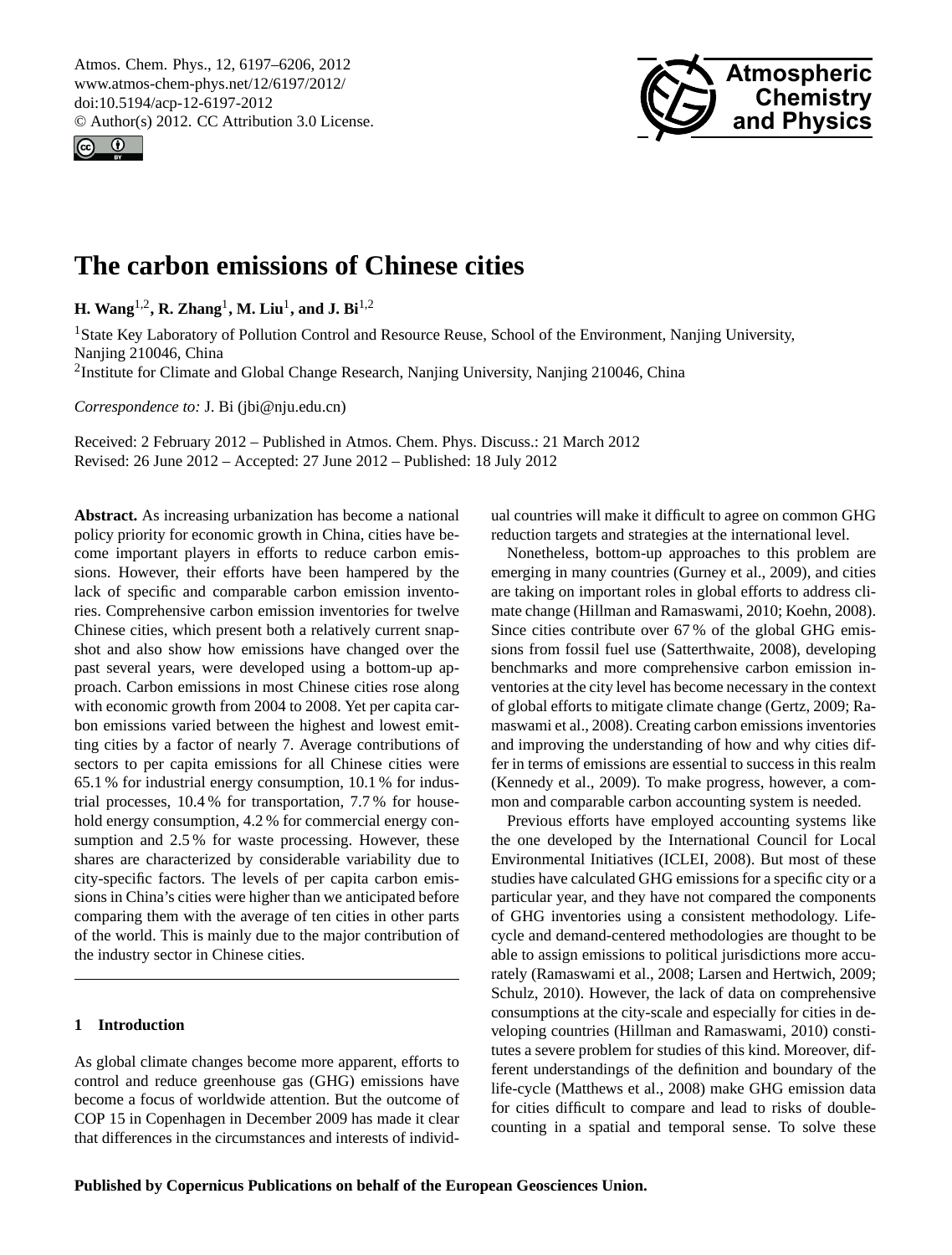# **6198 H. Wang et al.: The carbon emissions of Chinese cities**

problems, we propose a comprehensive carbon accounting approach, which is comparable to ICLEI's and with data availability for Chinese cities (Bi et al., 2011).

China has adopted the target of reducing  $CO<sub>2</sub>$  emissions per unit of GDP by 40–45 % relative to 2005 levels by 2020. But urbanization is considered a national policy priority in efforts to spur economic and industrial growth in China, and the government aims to increase the urbanization rate from 40 % in 2005 to 60 % by 2030 (UN, 2007). As rising incomes make urban dwellers' lifestyles more energy intensive and as migrants to the cities demand greater per capita energy than their rural counterparts (Dhakal, 2009), controlling energy consumption and GHG emissions becomes more difficult. Although there are several studies of GHG emissions for cities in China, they are usually based on calculations of aggregate city energy consumption using top-down approaches (Dhakal, 2009; Li et al., 2010; Lin et al., 2010). They give us proxies of the total GHG emissions. But they are usually not able to present enough information for the local governments to define operable measures to reduce carbon emissions compared with bottom-up approaches. Furthermore, these factors also make it difficult for the researchers to analyze the differences of carbon emissions between Chinese cities and other cities in the world. Bottom-up carbon emissions inventories for Chinese cities based on comparable accounting approaches are urgently needed.

This paper aims to analyze the GHG emission characteristics of China's mega-cities. We develop comprehensive and comparable carbon emissions inventories for twelve Chinese cities based on bottom-up approaches. Then, we analyze and compare the characteristics of GHG emissions in those cities. We also examine similarities and differences in GHG emissions between the cities in China and cities located in other countries. This is the first systematic accounting of Chinese GHG emissions at the city-scale based on a bottomup methodology where the emissions are compared with ten cities in the world. The results provide a benchmark in discussions of the effectiveness of strategies designed to reduce carbon emissions.

#### **2 Methodology**

#### **2.1 Chinese cities**

In order to represent various sizes and development characteristics, we analyze twelve Chinese cities: Beijing, Shanghai, Tianjin, Chongqing, Guangzhou, Hangzhou, Nanjing, Zhengzhou, Shenyang, Wuhan, Wuxi and Lanzhou. These cities are situated in different geographical regions of China as indicated in Fig. 1. Basic information about these cities and ten world cities used in the comparison is included in Table S1 (Supplement).

In China, major environmental policies are usually made at the national government level and implemented by local governments, such as provinces and cities. These cities are not the same as urban areas. They are administrative units, which usually include urban, town and rural populations.

#### **2.2 Components of a carbon emissions inventory**

In this study, we calculate carbon emissions, expressed in carbon dioxide equivalents  $(CO_{2e})$ , for six sectors of a city's GHG inventories, including industrial energy consumption, transportation, household energy consumption, commercial energy consumption, industrial processes and waste. The first 4 include emissions related to energy consumption, while the last two involve process and waste related emissions. Due to the high uncertainties and typically small contributions of agriculture, forest and other land use (AFOLU) to the total carbon emissions of cities (Kennedy et al., 2010), these emissions have not been included in this study. Because carbon emissions from biomass burning is largely offset by annual vegetation re-growth (Houghton and Hackler, 1999), the contribution of biomass use is often omitted in long-term analyses of atmospheric CO<sub>2</sub> data (Yantosca et al., 2004; IPCC, 2006). We have adopted this procedure in our study. The specific methods used in calculating carbon emissions for each sector are discussed in our previous paper (Bi et al., 2011), and only the most salient details are provided here. The carbon accounting scope of this study is illustrated in Table S2.

#### **2.2.1 Energy consumption**

This sector includes primary and secondary energy consumption relating to industrial, transportation, residential and commercial activities. In this study, GHG emissions from energy consumption are calculated by multiplying energy consumption of subsectors (e.g. coal and oil for energy types) and corresponding emission factors, which are summarized in Eq. (1).

$$
GHG = \sum_{i,j} [C_{i,j} \cdot EF_j]
$$
 (1)

where,  $i$  represents subsectors in a typical sector (e.g. the transportation sector can be divided into passenger cars, heavy duty trucks, buses, etc.);  $j$  represents energy types (e.g. coal, oil, electricity, etc.); GHG is the sector's total  $CO<sub>2e</sub>$ emissions, ton;  $C_{i,j}$  is energy consumption per sub-sector (the units correspond to various energy type, such as tons for coal,  $m<sup>3</sup>$  for the natural gas, kWh for the electricity, etc.);  $EF_i$  represents the  $CO_{2e}$  emission factors for specific energy types.

# **2.2.2 Industrial processes**

Carbon emissions from industrial processes mainly refer to those emitted from the chemical or physical transformation of materials during industrial production, such as cement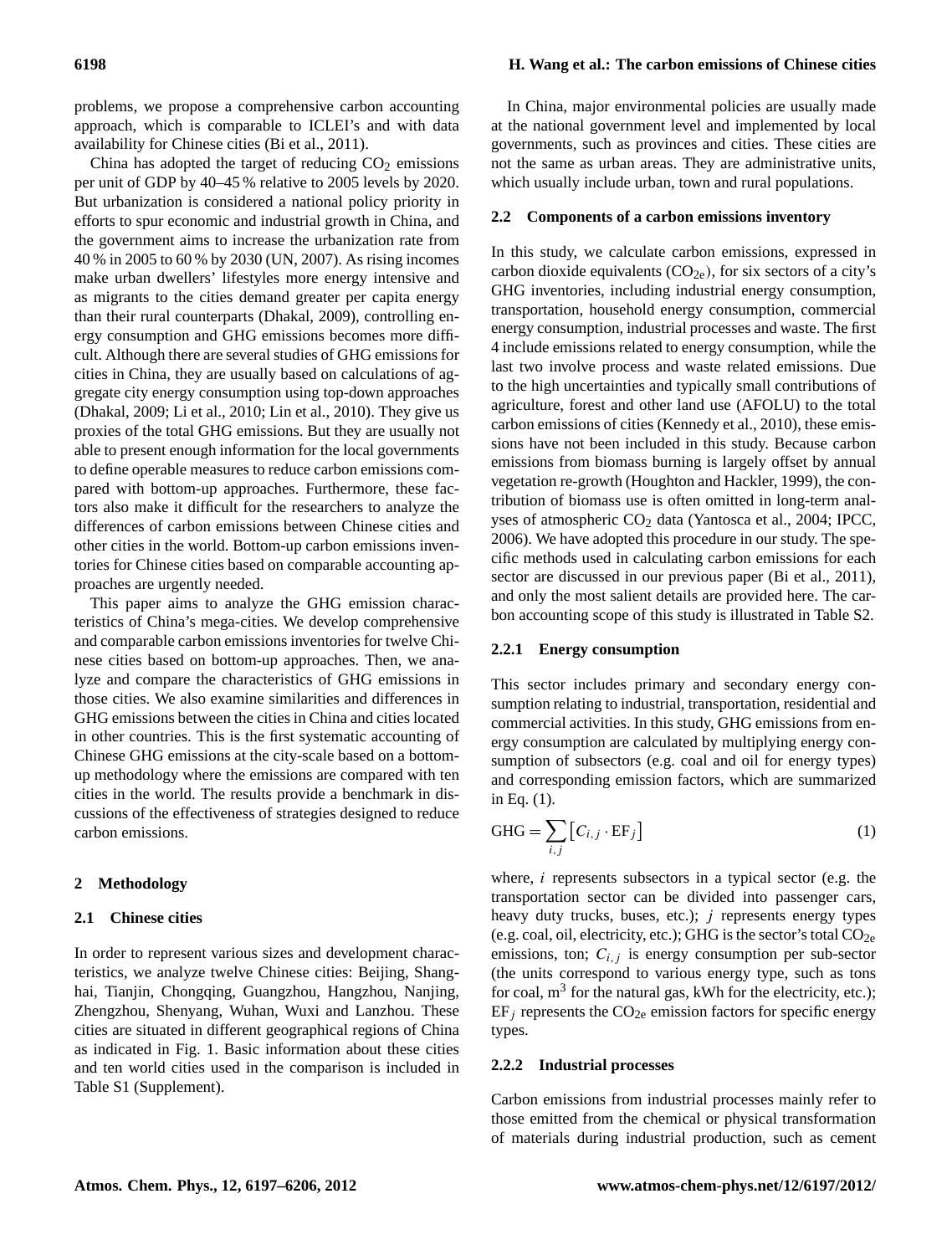

**Fig. 1.** Carbon emissions of the 12 cities in China from 2004 to 2008.

manateuring and innestence consumption. Emissions associated with combustion to produce energy for industrial use manufacturing and limestone consumption. Emissions assoare excluded from this sector. The  $CO<sub>2e</sub>$  emissions from this sector are calculated according to the outputs of various products. Because of constraints relating to the availability of information regarding industrial processes at the city level, we focused on the carbon emissions from three major sources (cement and glass, chemical, and metal productions).

# **2.2.3 Waste**

We applied IPCC's (2006) First Order Decay approach to account for carbon emissions from landfill waste. This approach ideally requires at least 20 yr of landfill data and good estimates of decay coefficients. The data on industrial solid waste were obtained from the city statistical yearbooks. Municipal solid waste production was estimated based on the population of cities. Because there are few studies with methane emissions from landfills in Chinese cities, we applied the IPCC's recommended parameters for developing countries.

#### **2.3 Overall carbon emissions**

In this study, the ICLEI (2008) metrics were applied as much as possible to maximize the comparability of our results with those from other cities in the world. Comparisons of the carbon accounting scopes between ICLEI and this study are shown in Table S2. A city's overall carbon emissions include emissions from fossil fuel combustion and industrial processes occurring within the city boundaries, electricity use, and waste disposal. Although some cities export their solid waste beyond their boundaries, methane emissions from landfills are still included here.

In order to allow comparisons across cities and to assess the consistency of GHG emissions across various scales, we normalized the total GHG emissions for the 12 Chinese cities on a per capita or per gross domestic product (GDP) basis and compared them with the emissions of other cities in the world. If not noted specifically, GDP has already been adjusted for purchasing power parity (PPP). We also divided per capita carbon emissions into non-industry and industry related emissions to reflect the impacts of personal consumption and industrial production on the carbon emissions of Chinese cities.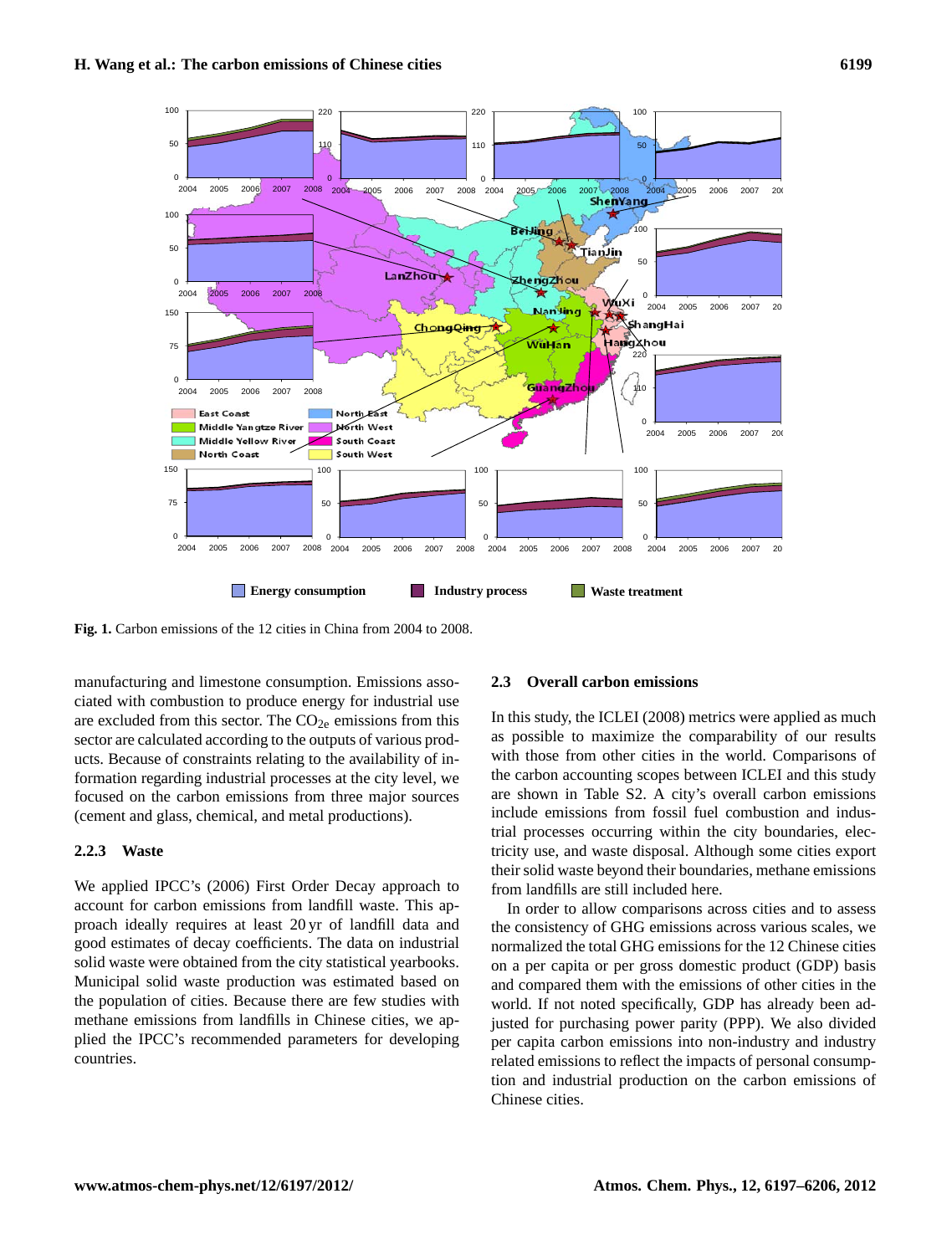#### **2.4 Data sources**

We collected data on industrial energy consumption, industrial production, vehicle population, GDP and population from the statistical yearbook of each city. Detailed references are provided in our supporting information. We calculated carbon emission factors for each fossil fuel used in Eq. (1) using the IPCC (2006) recommended methods. Vehicle miles traveled (VMT) and fuel economies were acquired from our previous studies (Wang et al., 2010a, 2011) and The First Census of Pollution Source in China.

We calculated carbon emissions from electricity on consumption basis to avoid double counting. This means that we excluded emissions from power plants in computing the total carbon emissions for a city. Therefore, carbon emissions from electricity depend on the amount consumed (not production) and the carbon emission intensity of the supply mix: (1) the electricity consumption is for all types of sectors (e.g. industrial, transportation, residential and commercial), which could be acquired from each city's statistics. (2) It is important to determine carbon emission factors of the electricity supply mix. There are six large power grids in China, named for the regions they serve: Northeast China, North China, Central China, East China, Northwest China, and South China. These grids are not strictly independent, as one grid may buy power from another if needed. In this study, we applied the electricity generation fuel mixes for these six power grids from 2004 to 2008 (SSBC, 2009) to calculate the carbon emission factors in different years. Power exchanges between the grids have also been considered. Coal and hydro are the two major energy sources for power generation in China, and the split between them varies by region. Coalbased power dominates in Northeast and North China generation mixes, with the proportion reaching as high as 95– 98 %. Although coal remains dominant, the Northwest, Central, and South mixes include 22 % or more of hydro power. The South and East China grids also include 5 % nuclear power (Huo et al., 2010). The carbon emission factors from 2004 to 2008 for the cities included in this study are presented in Table S3.

#### **3 Results and discussion**

# **3.1 Profiles of carbon emissions of Chinese cities**

#### **3.1.1 Trends of carbon emissions**

China consists of eight economic regions (Chen et al., 2009), including the North East (Heilongjiang, Liaoning and Jilin), the North Coast (Beijing, Tianjin, Hebei and Shandong), the East Coast (Shanghai, Jiangsu and Zhejiang), the South Coast (Guangdong, Hainan and Fujian), the Middle Yangtze River (Anhui, Hubei, Hunan and Jiangxi), the Middle Yellow River (Henan, Shanxi, Inner Mongolia, Shaanxi), the South West (Sichuan, Guizhou, Yunnan, Chongqing and Guangxi)

# **6200 H. Wang et al.: The carbon emissions of Chinese cities**

and the North West (Gansu, Ningxia, Qinghai, Tibet and Xinjiang). The 12 cities included in this study are distributed in these 8 economic regions as shown in Fig. 1.

Total carbon emissions for all the Chinese cities other than Beijing show growing emissions during the five years from 2004 to 2008. However, the growth rate in 2008 is not as high as experienced previously, and carbon emissions have even decreased for individual cities. Except for the improvement of energy use efficiencies, this is related to the global recession of 2008–2009. As shown in Fig. S1, the growth rates of exports and their contributions to the total GDP decreased in 2008 for most cities, especially those cities that have large export activities such as Shanghai, Guangzhou and Wuxi.

As China's capital city, Beijing's carbon emissions decreased in recent years mainly due to measures associated with the 2008 Olympic Games. To ensure good air quality for the games, Beijing's municipal government adopted an "Air Quality Guarantee Plan for the 29th Olympic Games" (Wang et al., 2010b). Starting in 2000, many energy intensive or heavy polluting industrial facilities (e.g. oil refineries and steel plants) were relocated; numerous coal-fired boilers and domestic stoves were modified to use natural gas, and older vehicles were replaced with newer, cleaner vehicles. Beijing also implemented other temporary measures during the period of the games, such as odd-even number permit policies for private cars on Beijing's roads (i.e. vehicles with a license plate ending in an odd number were allowed only on odd-number days while even numbers were allowed only on even-number days) (Zhou et al., 2010b) as well as production controls for some energy-intensive industries. Capital Iron and Steel General Corporation and Beijing Yanshan Petro-Chemical Corporation, for example, were required to reduce their operations by 30–50 %. Overall, Beijing's carbon emissions in 2008 were 19.32 % below emissions in 2004 with an annual decrease rate of 5.22 %.

# **3.1.2 Preliminary analysis of factors influencing carbon emissions**

The total carbon emissions of Chinese cities were found to correspond closely to GDP. The linear regression between these two variables is statistically significant  $(t<sub>stat</sub> = 7.11,$ sig.  $< 0.001$ ) and has an  $R^2$  of 0.47 (Table 1). Further regressions were conducted to analyze whether the population impacted city's carbon emissions. As shown in Table 1, the inclusion of population in a regression produced a better linear fit ( $R^2 = 0.53$ ). In the improved model, city population was statistically significant ( $t_{stat} = 2.74$ , sig. = 0.008) but still secondary to GDP ( $t_{stat} = 5.54$ , sig. < 0.001). Per unit area carbon emissions also correlated strongly with population density in China's cities ( $t_{\text{stat}} = 15.38$ , sig. < 0.001;  $R<sup>2</sup> = 0.80$ ). As the per capita carbon emissions of most Chinese cities have grown during the past five years (Fig. 3b), China's carbon emissions will inevitably increase in the near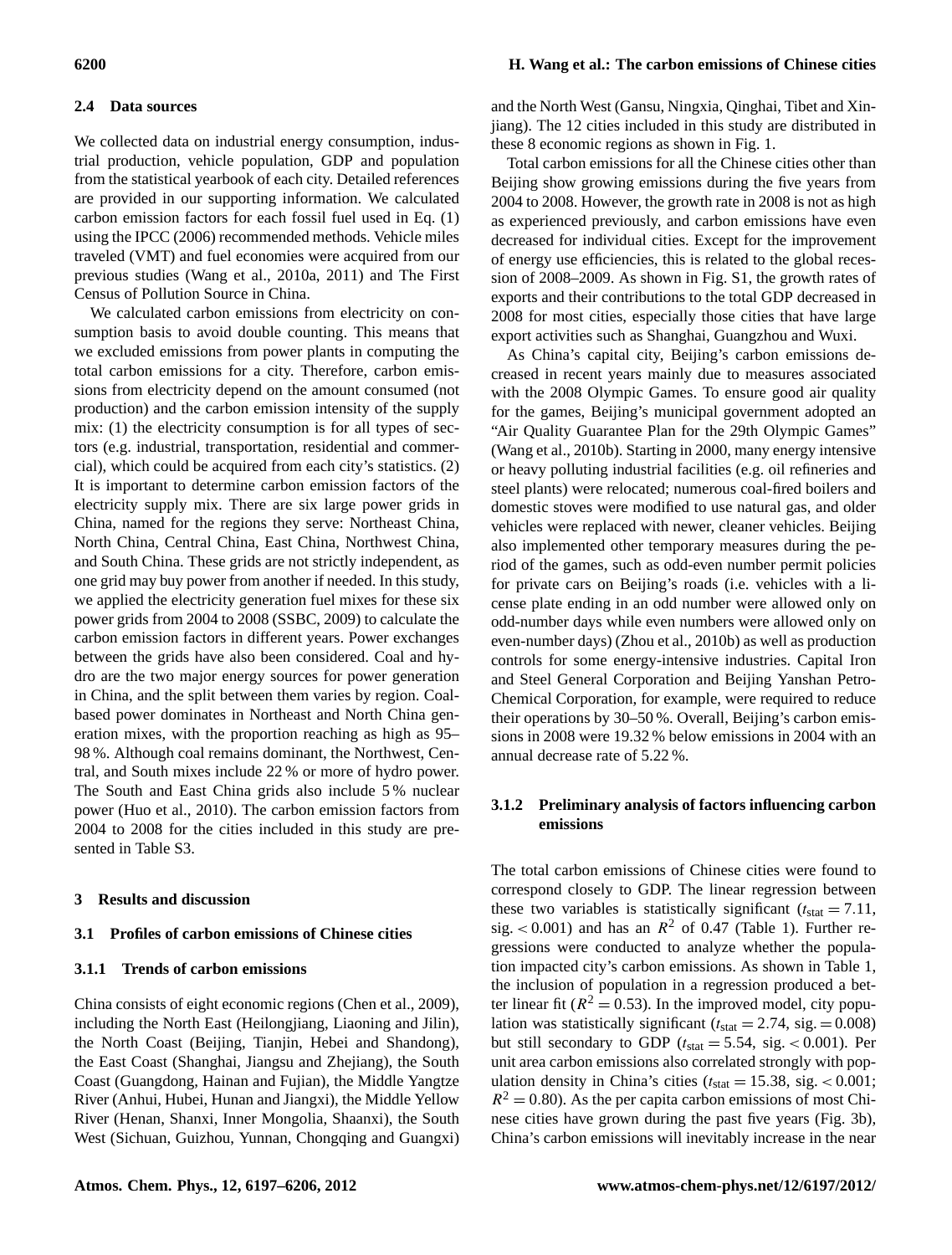| Variable                                                         | coefficient | $t_{\text{stat}}$ | sig.  | 95 % CI                 |  |  |  |  |  |
|------------------------------------------------------------------|-------------|-------------------|-------|-------------------------|--|--|--|--|--|
| Total carbon emission (thousand tons) ( $R^2 = 0.47$ )           |             |                   |       |                         |  |  |  |  |  |
| Constant                                                         | 49 1 62     | 8.09              | 0.000 | 36991 to 61334          |  |  |  |  |  |
| GDP (million \$US in PPP)                                        | 0.67        | 7.11              | 0.000 | $0.48 \text{ to } 0.86$ |  |  |  |  |  |
| Total carbon emission (thousand ton) ( $R^2 = 0.53$ )            |             |                   |       |                         |  |  |  |  |  |
| Constant                                                         | 41984       | 6.63              | 0.000 | 29 305 to 54 663        |  |  |  |  |  |
| GDP (million \$US in PPP)                                        | 0.55        | 5.61              | 0.000 | $0.36$ to $0.75$        |  |  |  |  |  |
| city population <i>(thousand</i> people)                         | 1.25        | 2.74              | 0.008 | 0.34 to 2.17            |  |  |  |  |  |
| Carbon emission density (ton km <sup>-2</sup> ) ( $R^2 = 0.80$ ) |             |                   |       |                         |  |  |  |  |  |
| Constant                                                         | 602         | 0.91              | 0.369 | $-728$ to 1932          |  |  |  |  |  |
| city population density (people $\text{km}^{-2}$ )               | 8.97        | 15.38             | 0.000 | 7.80 to 10.14           |  |  |  |  |  |
| Log per GDP carbon emission ( $R^2 = 0.70$ )                     |             |                   |       |                         |  |  |  |  |  |
| Constant                                                         | 15.29       | 22.72             | 0.000 | 13.94 to 16.63          |  |  |  |  |  |
| Log GDP (million \$US in PPP)                                    | $-0.73$     | $-11.59$          | 0.000 | $-0.85$ to $-0.60$      |  |  |  |  |  |

**Table 1.** Linear Regression Analysis for the Carbon Emissions of 12 Chinese cities.

future with more and more people crowding into big cities and rapid development of economy.

The carbon emission intensities (per GDP carbon emissions) of Chinese cities were found to decrease as a function of economic development (Table 1). The linear regression of log (per GDP carbon emission) and log (GDP) is statistically significant ( $t_{stat} = -11.59$ , sig. < 0.001) with good fit ( $R^2 = 0.70$ ). Combined with Fig. 3a, this indicates that there have already been some efforts by Chinese cities to reduce their carbon emission intensities to achieve the central government's objective, declared at COP 15 in Copenhagen, of reducing carbon emissions per unit of GDP by 40–45 %. As we indicated above, however, these efforts were counteracted by rapid economic development and urban population growth. As a result, total emissions have continued to increase during the past five years. To achieve absolute carbon emission reductions, China will have to adopt stronger measures to save energy and reduce emissions.

There is little correlation between per capita carbon emissions and per capita GDP ( $t_{stat} = 0.13$ , sig. = 0.89;  $R^2$  = 0.001), a finding that seems to conflict with the idea of the environmental Kuznets curve. Although China is experiencing rapid economic growth, development is extremely unbalanced with energy structures and technology levels differing greatly across regions. This may explain why per capita carbon emissions (or energy consumption) do not correspond with per capita GDP in China's cities.

#### **3.2 Carbon emission inventories and intercity comparisons among Chinese cities**

#### **3.2.1 Carbon emissions inventories**

Figure 2a shows carbon emissions from the six sectors for each of the twelve cities normalized on a per capita basis in 2008. Overall, carbon emissions covered a broad range from 3.72 to 22.54 tons  $CO<sub>2e</sub>$  per person. Average contributions from individual sectors to total per capita carbon emissions and the ranges observed for each sector are displayed in Fig. 2b. Carbon emissions from industrial energy consumption represent the largest source, contributing 64.34 % to total per capita  $CO<sub>2e</sub>$  emissions. These emissions also exhibit the greatest variation across cities. Emissions from buildings, which include household and commercial sectors, are the second largest source with a contribution of 12.33 % of total carbon emissions. The third largest contributor is transportation at 10.58 %, followed by the industry process sector at 10.23 %. The waste sector contributes only 2.51 % of the total per capita carbon emissions on average.

#### **3.2.2 Intercity comparisons**

Although total carbon emissions of most Chinese cities have increased during the past five years (Fig. 1), the carbon emission intensities have decreased in all 12 cities (Fig. 3a). Average reduction is 25.86 %, which covers a range from 3.13 % (Chongqing) to 63.64 % (Beijing). It means that GDP increase faster than the carbon emissions of these cities. Because the energy and economic structures for most of the cities did not change in an obvious manner (see Figs. S2 and S3), this indicates the energy utilization efficiencies of Chinese cities have improved during the past five years.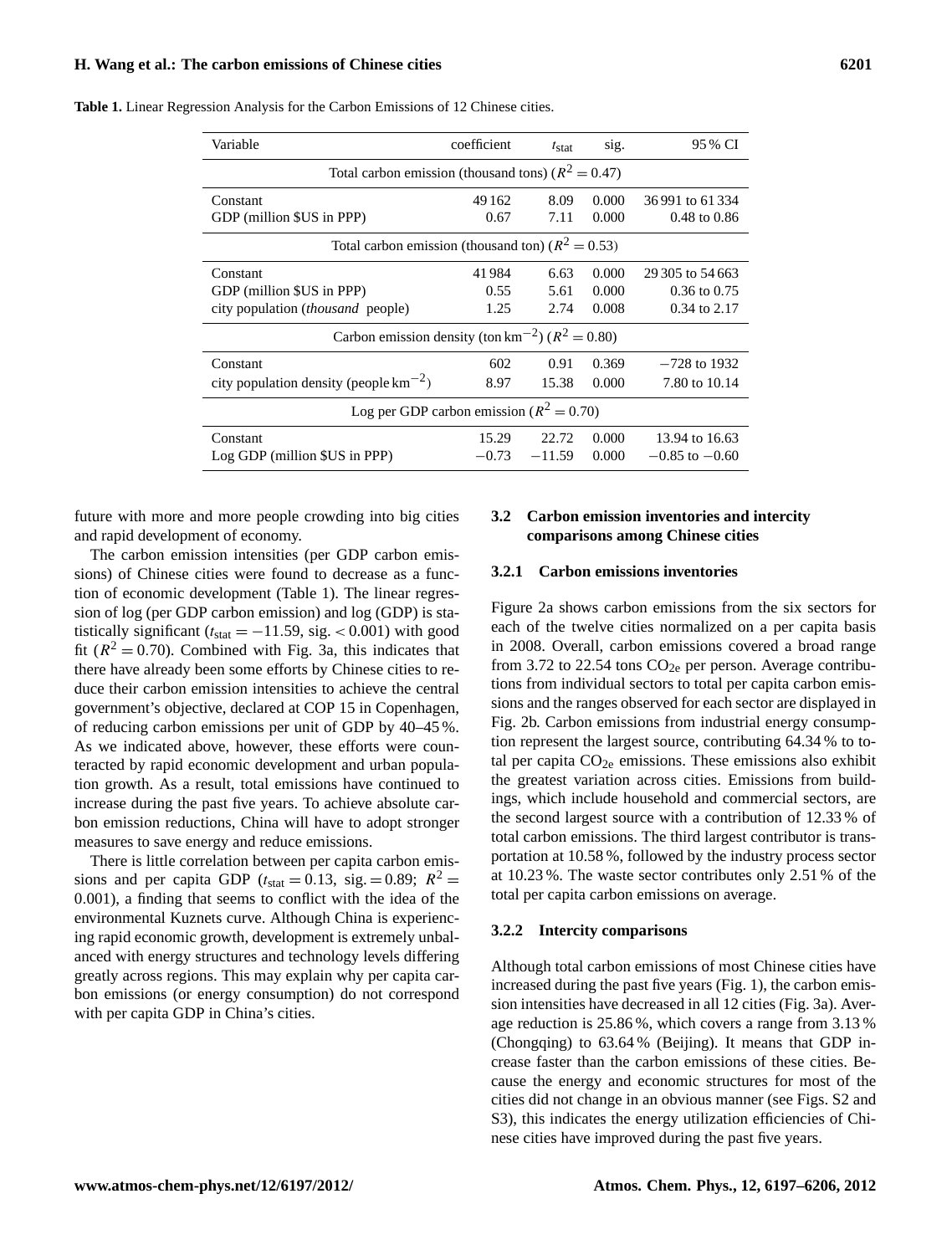



**Fig. 2.** Per capita carbon emissions (ton  $CO<sub>2e</sub>$ ) by sector for all 12 emissions; **(b)** sector contribution shares (mean and range values)  $20^{\circ}$ China's cities in 2008: **(a)** individual city data of per capita carbon across the 12 cities.

Structure changes within the industrial sector could also influence cities' energy uses. But this kind of impact could be positive or negative in individual cities. For example, the industrial carbon emissions of Beijing decreased through the transfer of energy intensive industries (e.g. oil refiners and big steel plants) to other cities (Fig. S4) and the development of tertiary industries (Fig. S3). On the other hand, the industrial carbon emissions of Tianjin increased as the city received some oil refiners and big steel plants from Beijing, even though the energy utilization efficiencies of these plants improved greatly.

The Yangtze River Delta (YRD), the Pearl River Delta and Beijing-Tianjin-Hebei (BTH) are the three most developed regions in China. They have the most active economies and most advanced technologies. As the core cities in these regions, Guangzhou (PRD), Beijing (BTH) and Shanghai

485 **Fig. 3. Carbon emission characteristics of the 12 Chinese cities from 2004 to 2008: (a) Per GDP**  2004 to 2008: **(a)** per unit of GDP carbon emissions; **(b)** per capita **Fig. 3.** Carbon emission characteristics of the 12 Chinese cities from carbon emissions.

(YRD) have the lowest per unit of GDP carbon emissions (Fig. 3a). By contrast, Lanzhou, a city in west China, has an economy mainly dependent on heavy industry, and its energy efficiency technologies lagged behind those of the most developed regions. Thus, Lanzhou's per GDP emissions were 4 to 10 times of the cities' in the three most developed regions.

As shown in Fig. 3b, per capita carbon emissions for all the cities other than Beijing show growth trends from 2004 to 2008, although there are fluctuations among cities. This will put huge pressure on the local governments as they seek to realize their carbon mitigation ambitions. Per capita carbon emissions of most cities are within the range of 5 to 15 tons. Lanzhou's total carbon emissions are comparable to Guangzhou. However, its population is around 3 million and less than half of Guangzhou's. Therefore, the per capita carbon emissions differed by more than a factor of two between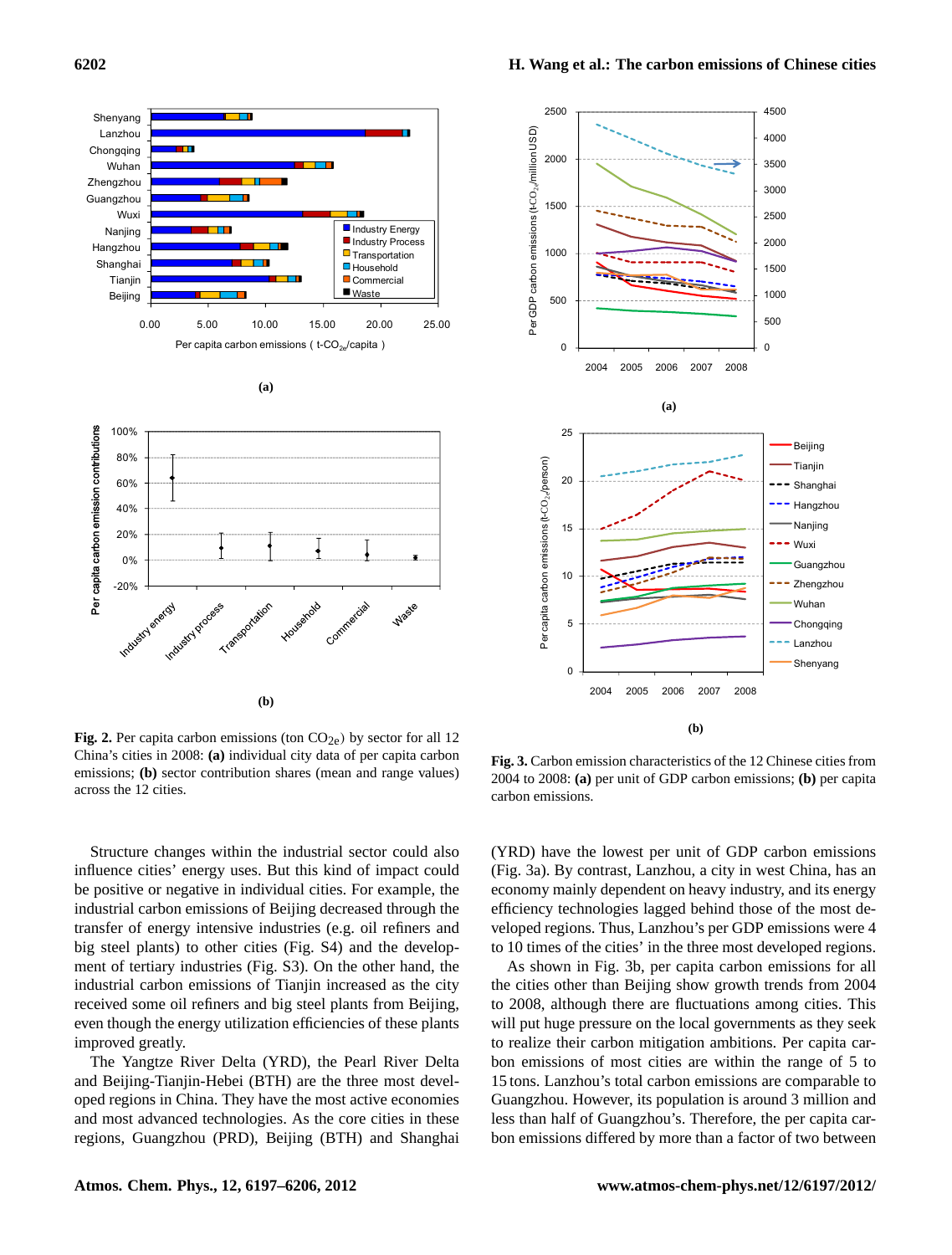# **H. Wang et al.: The carbon emissions of Chinese cities 6203**

these cities. As the biggest municipality in China, Chongqing has the largest population of around 28 million, more than Shanghai (18 million) and Guangzhou (8 million) combined. At the same time, Chongqing is a less developed city and depends more on primary industry comparing to the other cities in China (see Fig. S3). These explain why the per capita carbon emission of Chongqing is the lowest among the 12 Chinese cities.

#### **3.3 Comparisons with other cities in the world**

To provide context, we compared carbon emission levels in Chinese cities with data on ten cities elsewhere in the world used in Kennedy's analysis (2009), which employs a similar accounting procedure to that used here. As Table 2 illustrates, eight of the twelve Chinese cities have per capita carbon emissions over 8.0 t- $CO<sub>2e</sub>$ , making them comparable or even higher than the ten world cities. Carbon emissions in seven of the Chinese cities exceed the average value for the ten world cities. Several factors account for this phenomenon:

- 1. The definition of a city in China differs from the definition used in the United States. The Chinese definition is broader, encompassing more than the areas encompassed in the ten world cities (Table S1). As a result, many rapidly developing and highly energy intensive industries are included within cities in China. As industrial sectors, including industry energy consumption and industry processes, account for over 75 % of the total carbon emissions in China's cities, it is easy to understand the higher per capita carbon emissions in Chinese cities compared to the world cities. On the other hand, according to IEA (2007), average per capita carbon emissions from energy use in China and the United States are respectively 6 and 25 t- $CO<sub>2e</sub>$ . This means that per capita carbon emissions of cities are higher than the national average in China, while the reverse is true for cities in the United States included in the comparison.
- 2. Calculations for seven of the ten world cities did not include emissions from industry processes in the computation of total carbon emissions. However, industry process is the third largest sector in China, contributing 2–24 % of total carbon emissions in individual cities. Seven of the 12 Chinese cities would have lower per capita carbon emissions than the average level for the ten non-Chinese cities if the contribution of industry processes were omitted.
- 3. The results of this study demonstrate that carbon emissions in China's cities are higher than we anticipated. But it is important to note that the 12 cities included in our assessment are among the most developed cities in each province of China. As we have noted, a city's carbon emissions are highly correlated with GDP. Inclusion of a wider selection of cities in China would

reduce the level of average emissions. The analysis also revealed that the average per capita carbon emissions of China is small, but in the case of developed cities, such as some cities in this study, carbon emissions could be well above other cities in the developed world.

Because China is a major exporter, per capita carbon emissions may not be the best way to compare cities, for industrial emissions are the major contributor and vary widely among individual cities. In order to explore this issue, we divided per capita carbon emissions into per capita industrial and per capita non-industrial emissions. As can be derived from Table 2, the average per capita industrial emission is 8.25 t- $CO<sub>2e</sub>$  for Chinese cities, which is three times that of the ten world cities. However, the average for per capita non-industrial emissions is only 37 % of the ten cities' in the world. This illustrates that the carbon emissions of Chinese cities are mainly caused by industrial production and that the carbon emissions from a citizen's everyday life are far below the average in ten world cities.

China's vehicle population (not including motorcycles) has increased nearly 3 times during the past decade. However, vehicle ownership is only 50 per 1000 persons, which is only 40 % of the world average and just 5 % of the average in the United States. For this reason, most cities in China (except the highly developed ones like Beijing and Guangzhou) have a much lower per capita carbon emissions resulting from ground transport compared with the ten world cities. This explains why ground transportation generates only 10 % of total carbon emissions in China's cities, well below the 17–40 % of emissions in the ten world cities. This is also supported by the fact that vehicles only consumed 6–7 % of the total energy in China, while in the developed countries vehicles consumed 20–30 % of total energy (He et al., 2005).

#### **3.4 Uncertainties**

A carbon emissions inventory for a city has inherent uncertainties because it simplifies complex real-world processes. The uncertainties may arise from many sources, some of which are common to all carbon emissions inventories, such as errors in emission factors caused by real-world emission variability. In this study, the main uncertainties in the carbon emission inventory for Chinese cities may come from the following areas:

- 1. The uncertainty associated with estimates of carbon emission factors for various types of energies/products. For example, the IPCC default emission factors were applied to the industrial processes and solid waste sectors.
- 2. The reality that some activity data, such as municipal solid waste generation, are rarely collected and reported in China's local statistics, and are difficult to obtain directly. We used waste generation rates at the national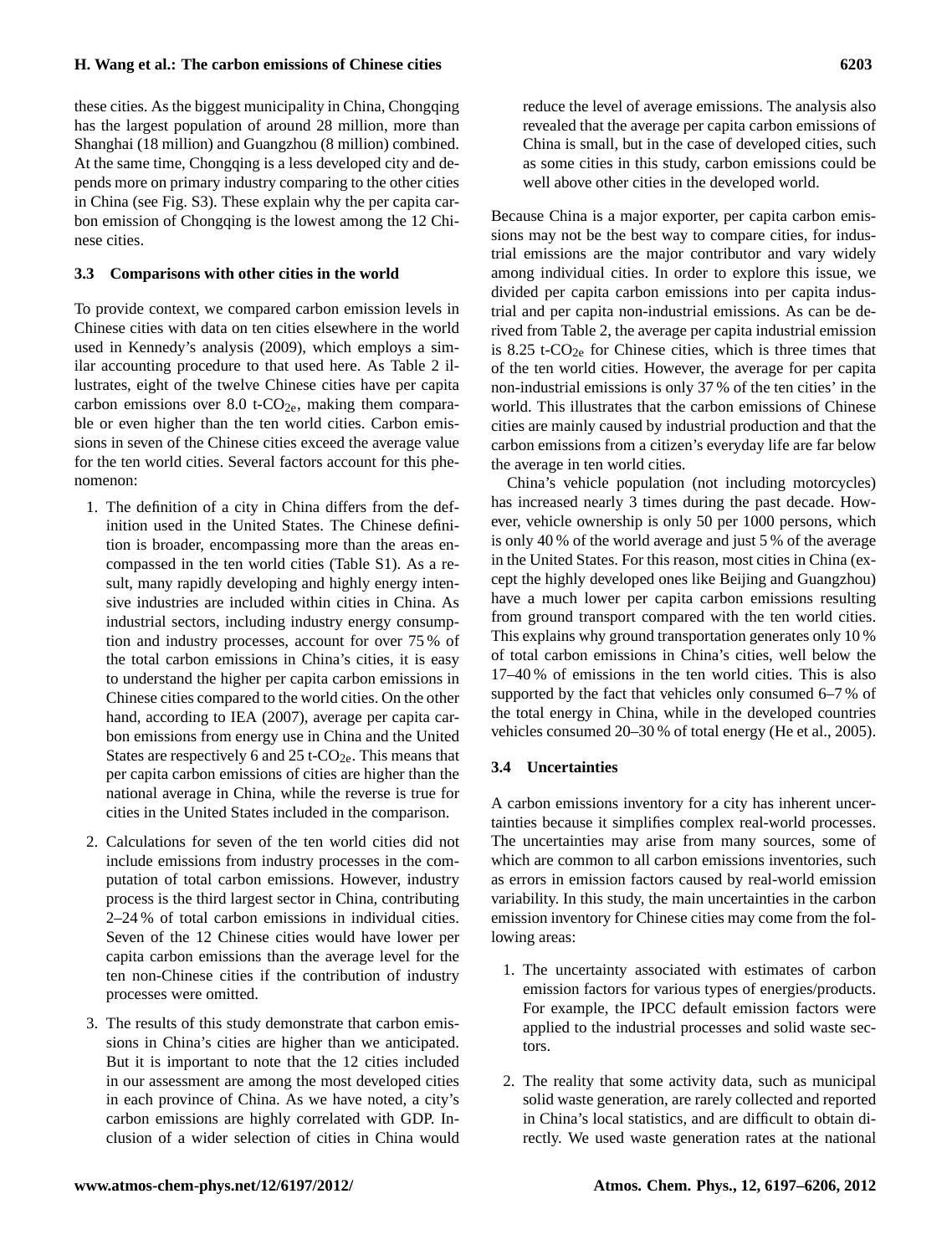| City             | Electricity<br>Use | Heating and<br>industrial fuel use | Ground<br>Transportation | Industry<br>Process | Waste | Summary                          |                 |       |
|------------------|--------------------|------------------------------------|--------------------------|---------------------|-------|----------------------------------|-----------------|-------|
|                  |                    |                                    |                          |                     |       | Industry<br>related <sup>c</sup> | Non<br>Industry | Total |
| Bangkok          | 2.77               | 2.49                               | 2.27                     | unknown             | 1.23  | 2.63                             | 6.13            | 8.76  |
| Barcelona        | 0.67               | 0.85                               | 0.77                     | unknown             | 0.24  | 0.76                             | 1.77            | 2.53  |
| Cape Town        | 3.38               | 1.15                               | 1.44                     | unknown             | 1.78  | 2.33                             | 5.43            | 7.75  |
| Denver           | 9.10               | 4.12                               | 6.31                     | unknown             | 0.59  | 6.04                             | 14.08           | 20.12 |
| Geneva           | 0.35               | 3.45                               | 1.85                     | unknown             | 0.38  | 1.81                             | 4.22            | 6.03  |
| London           | 2.50               | 2.58                               | 1.22                     | unknown             | 0.21  | 1.95                             | 4.56            | 6.51  |
| Los Angeles      | 2.46               | 1.37                               | 4.92                     | 0.22                | 0.49  | 2.84                             | 6.62            | 9.46  |
| New York         | 3.01               | 3.13                               | 1.53                     | unknown             | 0.35  | 2.41                             | 5.61            | 8.02  |
| Prague           | 3.31               | 3.20                               | 1.44                     | 0.43                | 0.11  | 2.55                             | 5.94            | 8.49  |
| Toronto          | 2.47               | 3.30                               | 4.05                     | 0.57                | 0.33  | 3.22                             | 7.50            | 10.72 |
| <b>Beijing</b>   | 3.40               | 3.01                               | 1.46                     | 0.61                | 0.14  | 5.12                             | 3.50            | 8.62  |
| Tianjin          | 3.53               | 7.07                               | 0.90                     | 0.42                | 0.16  | 10.04                            | 2.03            | 12.07 |
| Shanghai         | 4.82               | 3.77                               | 0.95                     | 0.83                | 0.19  | 7.44                             | 3.13            | 10.57 |
| Hangzhou         | 3.42               | 3.71                               | 1.03                     | 1.05                | 0.66  | 7.61                             | 2.26            | 9.87  |
| <b>Nanjing</b>   | 3.34               | 1.99                               | 0.64                     | 1.62                | 0.12  | 5.31                             | 2.40            | 7.71  |
| Wuxi             | 7.00               | 6.23                               | 1.13                     | 1.72                | 0.38  | 12.78                            | 3.67            | 16.45 |
| Guangzhou        | 3.27               | 1.87                               | 1.57                     | 0.98                | 0.17  | 4.47                             | 3.39            | 7.86  |
| Zhengzhou        | 3.10               | 3.39                               | 0.81                     | 1.44                | 0.50  | 6.32                             | 2.92            | 9.24  |
| Wuhan            | 1.16               | 11.16                              | 0.77                     | 0.60                | 0.16  | 12.59                            | 1.25            | 13.84 |
| <b>Chongqing</b> | 0.76               | 1.22                               | 0.35                     | 0.43                | 0.13  | 2.03                             | 0.85            | 2.88  |
| <b>Lanzhou</b>   | 3.51               | 15.13                              | 0.3 <sup>b</sup>         | 2.26                | 0.13  | 20.71                            | 0.32            | 21.04 |
| <b>Shenyang</b>  | 1.93               | 3.44                               | 1.01                     | 0.12                | 0.17  | 4.62                             | 2.06            | 6.68  |

Table 2. Summary of the Per Capita Carbon Emissions from 12 Chinese Cities in 2005 and other Ten Cities in the World (t-CO<sub>2e</sub>/capita)<sup>a</sup>.

<sup>a</sup> The carbon emissions data of bold italic marked cities are from this study and the data of other ten cities in the world are from Kennedy's study (2009). <sup>b</sup> Because no information about vehicle population was found for Lanzhou city, the analogy analysis between Zhengzhou and Lanzhou was applied to calculate the carbon emissions.

<sup>c</sup> For the ten cities in the world used for comparison in this study, information on industry-related emissions is lacking. Thus it is assumed that industry contributes 30 % of total per capita carbon emissions, which is similar to the proportion of average US level (the Fifth US Climate Action Report, [http://www.state.gov/e/oes/rls/rpts/car5/index.htm\)](http://www.state.gov/e/oes/rls/rpts/car5/index.htm).

average level, which may be different from the actual situation in specific cities.

3. Uncertainty associated with the integrity of carbon accounting. Restricted by data availability, we only calculated carbon emissions from key industrial processes, including the mineral products industry (cement, glass, etc.), chemicals, and metal production. The consequence would be to underestimate the carbon emissions from industrial processes. Quantitative analyses of these types of uncertainties will be conducted in our future studies, when more basic information on carbon emissions in Chinese cities is available.

# **4 Conclusions and future work**

In this study, carbon emissions of 12 Chinese cities from 2004 to 2008 were calculated using a bottom-up methodology. In sum:

1. Total carbon emissions, per capita and per unit of GDP emissions varied greatly due to city-specific factors,

such as energy structures, economic development and structures, populations, and first of all the structures of industry sectors in each city. Emissions in most Chinese cities rose along with economic growth from 2004 to 2008. For most cities, per unit of GDP emissions declined while per capita emissions grew. Total carbon emission, per capita and per unit of GDP emissions varied between the highest and lowest emitting cities by factors of nearly 7, 10 and 4, respectively.

- 2. Contributions of individual sectors to total per capita carbon emissions were as follows: industrial energy consumption (65.1 %), industrial processes (10.1 %), transportation (10.4 %), household energy consumption (7.7 %), commercial energy consumption (4.2 %), and waste processing (2.5 %). However, these shares are also characterized by large variability due to cityspecific factors.
- 3. Levels of per capita carbon emissions in China's cities were higher than we anticipated due to the higher contribution of the industrial sector to the total carbon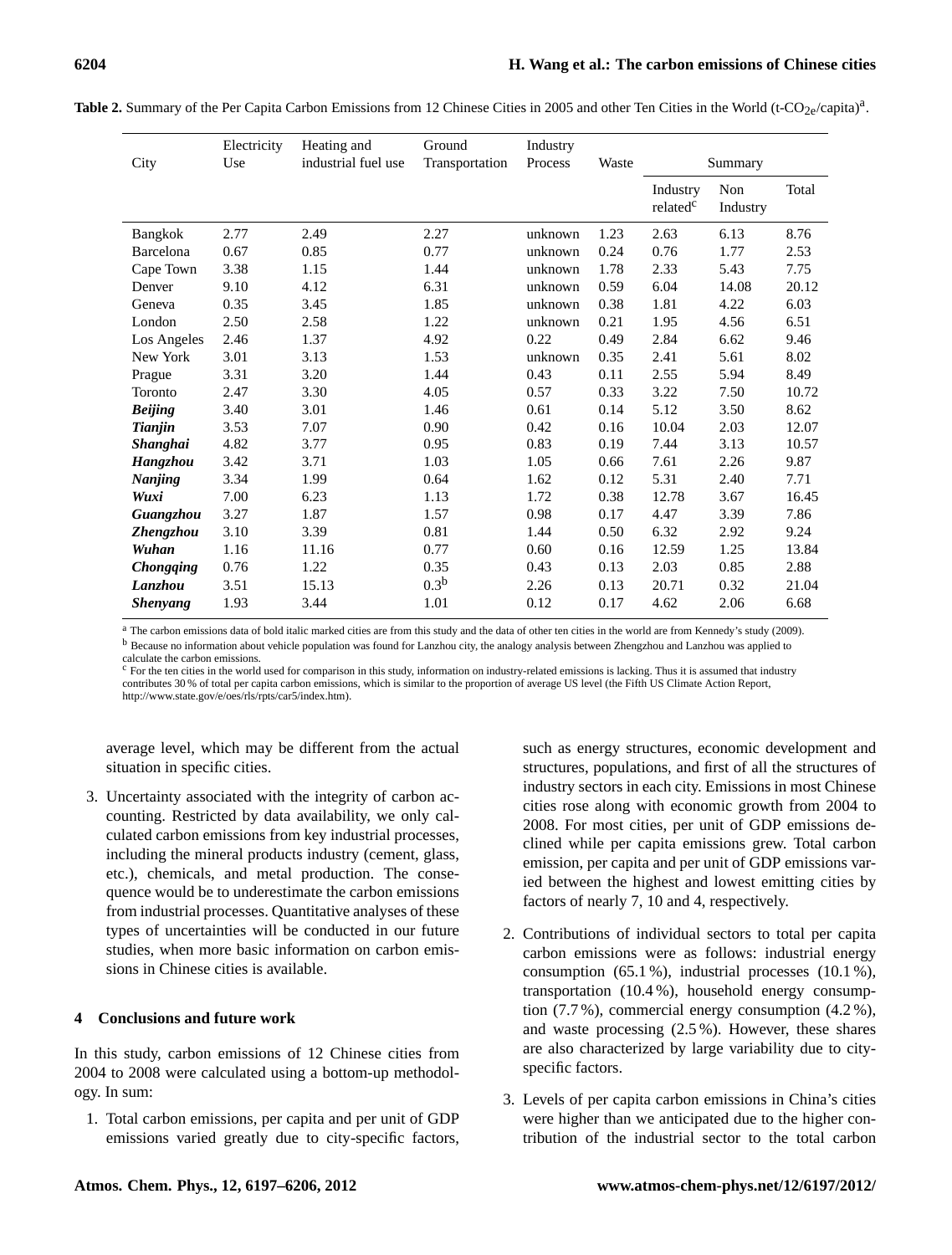emissions. If we exclude the impact of industrial carbon emissions, the average per capita non-industrial emission of Chinese cities is only 37 % of the ten world cities. This illustrates that the carbon emissions of Chinese cities are mainly attributable to industrial activities and carbon emissions from citizen's everyday life are far below the average levels of global countries.

This study preliminarily analyzed the carbon emission characteristics of 12 Chinese cities. Other factors, such as a city's climate (e.g. geographical location influences heating/cooling energy consumption in cities), industrial structure, energy structure and energy prices, may also play a substantial role in accounting for total GHG emissions (Kennedy et al., 2009; Zhao et al., 2010a). To develop a better understanding of the factors determining the emission trends in China a quantitative decomposition analysis should be performed (Dhakal, 2009; Minx et al., 2011). We plan to perform such an analysis in future studies.

As industry is the major contributor to the total carbon emissions of the cities in China, more work is needed to analyze the opportunities to improve industrial energy and material consumption efficiencies in this sector. With continuing rapid urbanization, the development of benchmarks of GHG emissions caused by city activities will definitely have a large impact on climate action plans for China and the world. Also, it should be noted that we have not attempted to include carbon emissions from cross-boundary activities, such as international air travel or embodied energy consumption associated with products produced or consumed in cities (e.g. food, water and fuel). These are also major contributors to emissions in developed countries (Hillman and Ramaswami, 2010; Kennedy et al., 2009). As China is a major producer of products and commodities consumed abroad, adopting a consumption perspective would significantly affect comparisons between China's cities and the ten world cities. This topic will merit attention in future research.

# **Supplementary material related to this article is available online at: [http://www.atmos-chem-phys.net/12/](http://www.atmos-chem-phys.net/12/6197/2012/acp-12-6197-2012-supplement.pdf) [6197/2012/acp-12-6197-2012-supplement.pdf.](http://www.atmos-chem-phys.net/12/6197/2012/acp-12-6197-2012-supplement.pdf)**

*Acknowledgements.* This work was supported by China National Program on Key Basic Research Project (973 Program, Project No. 2010CB950704), China National Nature Science Foundation (Project No. 51008155) and Foundation Research Project of Jiangsu Province (The Natural Science Fund No. BK2011017). We also thank the two anonymous referees for their constructive comments to improve our paper. The contents of this paper are solely the responsibility of the authors and do not necessarily represent official views of the sponsors.

Edited by: M. Gauss

#### **References**

- Bi, J., Zhang, R., Wang, H., Liu, M., and Wu, Y.: The Benchmarks of Carbon Emissions and Policy Implications for China's Cities: Case of Nanjing, Energy Policy, 39, 4785–4794, 2011.
- Chen, Y., Yang, Z., Fang, S., Hu, Z., Matin, M., and Sujit, B.: A patent based evaluation of technological innovation capability in eight economic regions in PR China, World Patent Information, 31, 104–110, 2009.
- Dhakal, S.: Urban energy use and carbon emissions from China and policy implications, Energy Policy, 37, 4208–4219, 2009.
- Gertz, M.: New research aims to create accurate account of a city's carbon burden, Environ. Sci. Technol, 43, 8006–8007, 2009.
- Gurney, K. R., Mendoza, D. L., Zhou, Y., Fischer, M. L., Miller, C. C., Geethakumar, S., and de la Rue du Can, S.: High resolution fossil fuel combustion  $CO<sub>2</sub>$  emission fluxes for the United States, Environ. Sci. Technol., 43, 5535–5541, 2009.
- He, K., Huo, H., Zhang, Q., He, D., An, F., Wang, M., and Walsh, M.: Oil consumption and  $CO<sub>2</sub>$  emissions in China's road transport: current status, future trends, and policy implications, Energy Policy, 33, 1499–1507, 2005.
- Hillman, T. and Ramaswami, A.: Greenhouse gas emission footprints and energy use benchmarks for eight U.S. cities, Environ. Sci. Technol, 44, 1902–1910, 2010.
- Houghton, R. A. and Hackler, J. L.: Emissions of carbon from forestry and land-use change in tropical Asia, Global Change Biol., 5, 481–492, 1999.
- Huo, H., Zhang, Q., Wang, M., Streets, D., and He, K.: Environmental implication of electric vehicles in China, Environ. Sci. Technol., 44, 4856–4861, 2010.
- ICLEI: Cities for Climate Protection, Toronto, Canada: International Council of Local Environmental Initiatives, available at: <http://www.iclei.org/index.php?id=800> (last access: December 2010), 2008.
- IEA (International Energy Agency):  $CO<sub>2</sub>$  Emissions from Fuel Combustion 1971–2005, Paris: Organization for Economic Cooperation and Development, 2007.
- IPCC (Intergovernmental Panel on Climate Change): 2006 IPCC Guidelines for National Greenhouse Gas Inventories, Prepared by the National Greenhouse Gas Inventories Programme, edited by: Eggleston, H. S., Buendia, L., Miwa, K., Ngara, T., and Tanabe, K., IGES: Japan, 2006.
- Kennedy, C., Steinberger, J., Casson, B., Hansen, Y., Hillman, T., Havránek, M., Pataki, D., Phdungsilp, A., Ramaswami, A., and Mendez, G.: Greenhouse gas emissions from global cities, Environ. Sci. Technol, 43, 7297–7302, 2009.
- Kennedy, C., Steinberger, J., Casson, B., Hansen, Y., Hillman, T., Havránek, M., Pataki, D., Phdungsilp, A., Ramaswami, A., and Mendez, G.: Methodology for inventorying greenhouse gas emissions from global cities, Energy Policy, 38, 4828–4837, 2010.
- Koehn, P. H.: Underneath Kyoto: emerging subnational government initiatives and incipient issue-bundling opportunities in China and the United States, Global Environ. Politics, 8, 53–57, 2008.
- Larsen, H. and Hertwich, E.: The case for consumption-based accounting of greenhouse gas emissions to promote local climate action, Environ. Sci. Policy, 12, 791–798, 2009.
- Li, L., Chen, C., Xie, S., Huang, C., Cheng, Z., Wang, H., Wang, Y., Huang, H., Lu, J., and Dhakal, S.: Energy demand and carbon emissions under different development scenarios for Shanghai,